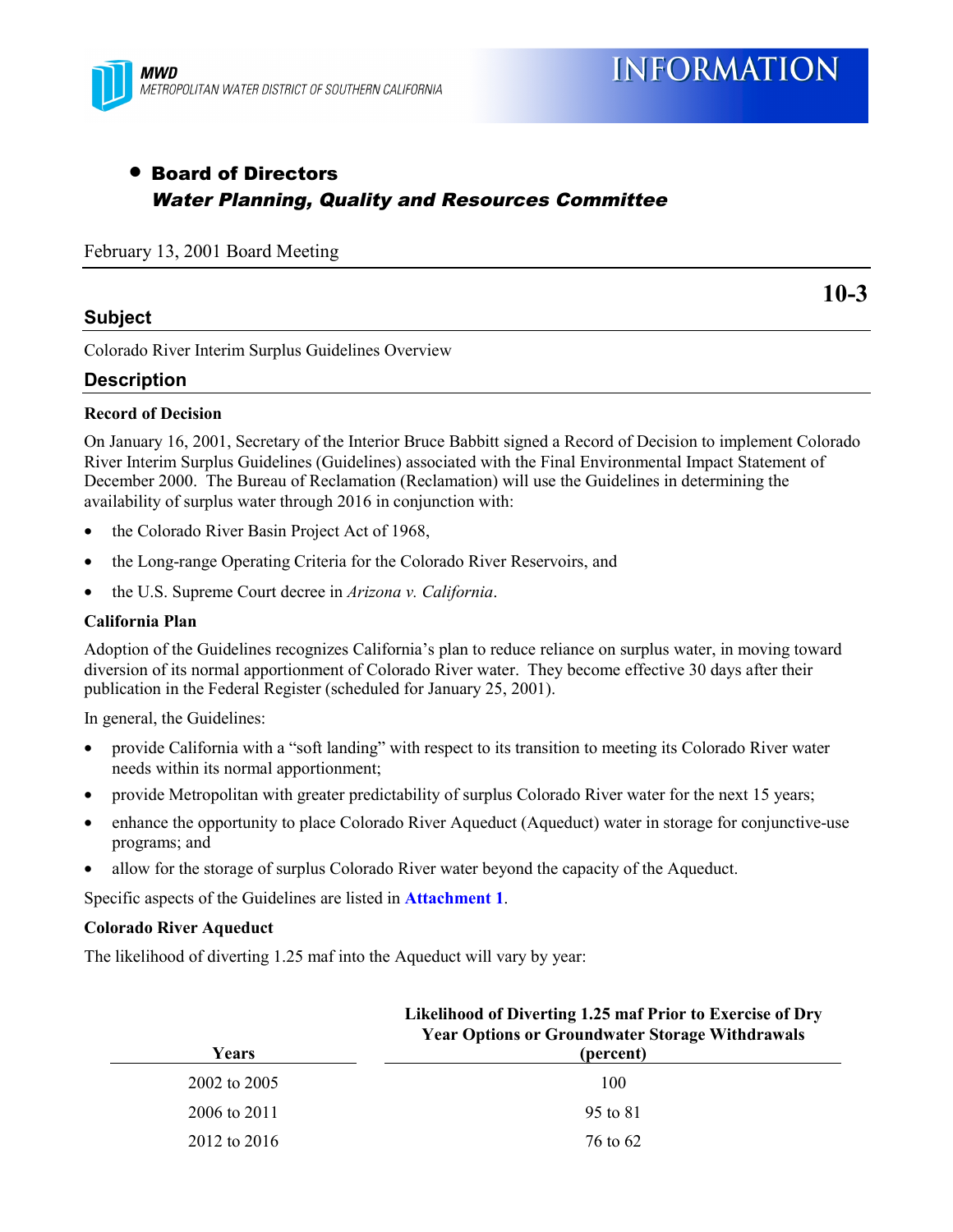While the likelihood of diverting sufficient water to fill the Aqueduct is lower in certain years to an extent, as compared to the alternative in Exhibit A of the October 15, 1999 *Key Terms for Quantification Settlement among the State of California, IID, CVWD, and MWD*, it was necessary for California to recognize the concern of Arizona that a multi-year drought could result in a reduction in Arizona's diversions to below its normal apportionment. Negotiation of an agreement(s) to store water in Arizona and/or the Lower Coachella Valley in the near term would increase the likelihood that Metropolitan would have sufficient water to fill the Aqueduct from 2007 as would the availability of water from off-Aqueduct groundwater storage and conjunctive use programs.

Use of the Guidelines by the Secretary in making annual decisions regarding the availability of surplus water has been simulated in Metropolitan studies of future operations and the need for new facilities. In anticipation of these Guidelines, Metropolitan has been pursuing conjunctive use and indigenous water transfer programs along the Aqueduct and other cooperative water supply programs to ensure Aqueduct supply reliability. Provided that Metropolitan meets its goal in these programs, no additional costs or capital program changes are anticipated as a result of the issuance of these Guidelines, which are substantially equivalent to those being used for Metropolitan planning since the summer of 2000.

# **Policy**

Metropolitan supports:

• Revised set of operating criteria for the Colorado River reservoir system that increases the availability of water in the Lower Basin on an interim basis. (Minute Item 42820)

# **Fiscal Impact**

Information only.

ttephen M. Chabaue 1/26/2001 *Stephen N. Arakawa Date*

*Manager, Water Resource Management*

1/29/2001 sv. *General Manager Date*

**Attachment 1**

BLA 833